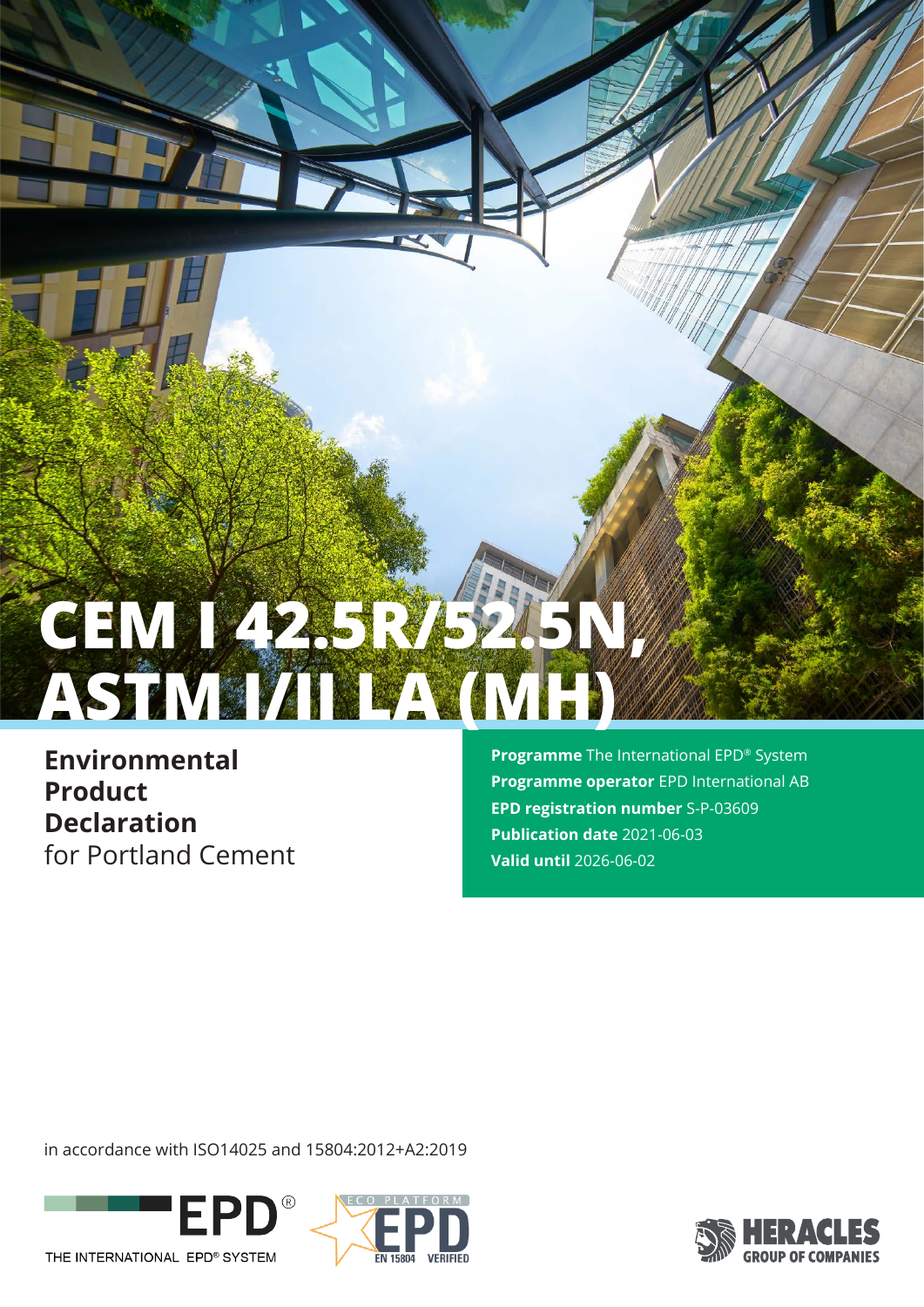## **COMPANY INFORMATION**

HERACLES Group of Companies, a member of LafargeHolcim, is the leader in cement sales in Greece, having 110 years of presence in the market. Having a network of 30 production and commercial facilities throughout Greece, the Company is active in the production and marketing of cement, aggregates, concrete and industrial minerals, offering products and solutions that meet the diversified needs of customers and the requirements of modern construction.

Main drivers for creating value are growth, the simplification of procedures and performance, financial strength and development of HERACLES Group people. Guided by sustainable development, the company implements effective resource management, which in combination with the organizational structure at all levels, enables to export cement, clinker, pumice, industrial materials and solid fuels, in more than 20 countries worldwide, contributing substantially to the national economy.

For HERACLES Group, Sustainable Development is a long-term commitment and non-negotiable priority that guides our daily business activity. We believe in building a greener and more sustainable world for people and the planet. A world that operates with respect for water and nature and upgrades the quality of life for all. We advocate an innovative, climate-neutral construction industry that will apply the principles of circular economy regarding the use of resources. To this end, we focus on four strategic pillars for sustainable development - Local Communities, Climate & Energy, Circular Economy, Nature - that create value for our activities, shareholders and our social partners. We are leading the transition to a lower carbon sector through the development and delivery of green products and solutions, saving natural resources, using alternative fuels and promoting circular economy.

## **PRODUCT DESCRIPTION**

Cement is one of the most important building materials used in the construction industry, working as binder that sets, hardens and adheres to other materials to bind them together. It is the main raw material for the production of concrete, mortars, grouts and plasters.

This is an average EPD for Portland Cement **CEM I 42.5R, CEM I 52.5N** and **ASTM I/II LA (MH)** produced by Milaki Cement Plant of HERACLES GCCo, located near Aliveri town in Greece.





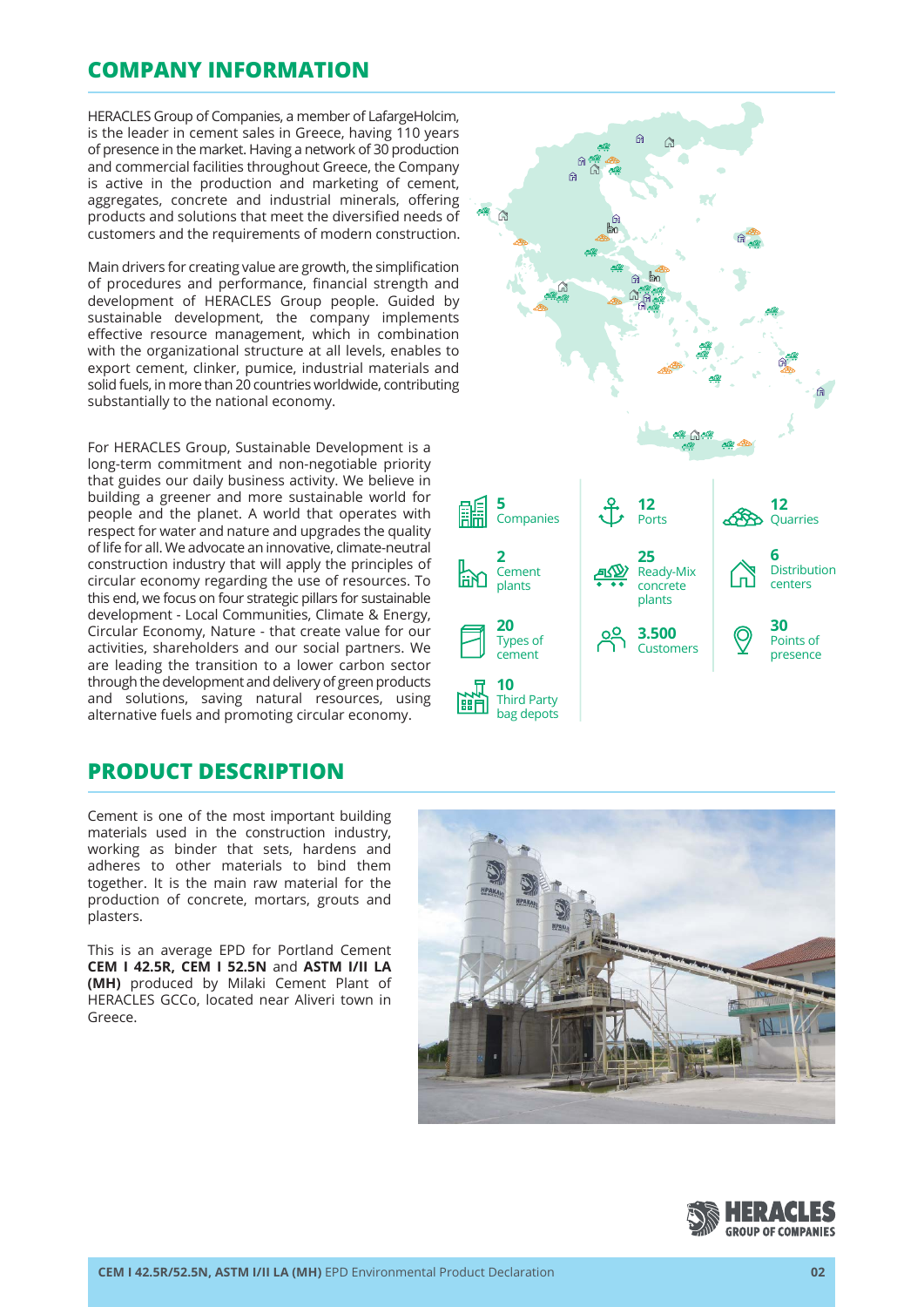The product's technical characteristics and composition are presented at the tables below. Product declarations and certificates can be found at the company's website www.lafarge.gr

| <b>Technical characteristics</b> |                                         | <b>CEM 142.5R</b><br>EN 197-1 | <b>CEM I 52.5N</b><br>EN 197-1 | <b>ASTM I/II LA (MH)</b><br>ASTM C150/C150M - 20 |
|----------------------------------|-----------------------------------------|-------------------------------|--------------------------------|--------------------------------------------------|
| Mechanical<br>properties         | Compressive Strength 2 days (MPa)       | $\geq$ 20 (MPa)               | $\geq$ 20 (MPa)                | -                                                |
|                                  | Compressive Strength 3 days             |                               |                                | $\geq 1740$ (psi)                                |
|                                  | Compressive Strength 7 days             |                               |                                | $\geq$ 2760 (psi)                                |
|                                  | Compressive Strength 28 days            | $42,5 - 62,5$ (MPa)           | $\ge$ 52,5 (MPa)               | $\geq 4060$ (psi)                                |
| Chemical<br>properties           | Sulfate content (SO <sub>3</sub> % w/w) | $\leq 4.0$                    | $\leq 4.0$                     | $\leq 3.0*$                                      |
|                                  | Chloride content (Cl % w/w)             | $\leq 0.1$                    | $\leq 0.1$                     |                                                  |
|                                  | Loss of Ignition (% w/w)                | $\leq 5.0$                    | $\leq 5.0$                     | $\leq 3.5$                                       |
|                                  | Insoluble residue (% w/w)               | $\leq 5.0$                    | $\leq 5.0$                     | $\leq 1.5$                                       |
|                                  | Eq.Na <sub>2</sub> O(% w/w)             | $\overline{\phantom{a}}$      | $\overline{\phantom{a}}$       | $\leq 0,60$                                      |
| Physical<br>properties           | Initial setting time (min)              | $\geq 60$                     | $\geq 45$                      | $\geq 45$                                        |
|                                  | Soundness (mm)                          | $\leq 10$                     |                                |                                                  |

## **Composition (% by mass)\***

| Clinker                                                       | 95-100  |
|---------------------------------------------------------------|---------|
| Minor additional constituents                                 | $0 - 5$ |
| .<br>$\sim$ $\sim$ $\sim$<br>$\sim$ $\sim$ $\sim$<br>$\cdots$ |         |

*\*Gypsum is not included in the aforementioned composition*

The LCIA results of the LCA represents the weighted average product. The GWP-GHG indicator does not differ more than 10%. The range of the LCIA results is not significant (<10%).

## **LCA INFORMATION**

#### **DECLARED UNIT**

The declared unit is 1 tn (1.000 kg).

#### **GOAL AND SCOPE**

This EPD evaluates the environmental impacts of the production of 1 tn of average CEM I 42.5R/52.5N, ASTM I/II LA (MH) from Cradle to gate.

#### **BACKGROUND DATA**

The most recent version of Ecoinvent database (v.3.7.1) was used as a source of background data.

#### **SOFTWARE**

The software used for the production of the LCA results is OpenLCA 1.10.3.

#### **DATA QUALITY**

ISO 14044 was applied in terms of data collection and quality requirements. The data concerning the modules A3 (product manufacturing) and A2 (transportation) were provided by HERACLES GCCo and involved all input and output materials to the plant, the consumed utilities (energy, water) and the distances and means of transport for each input stream. The background data for the module A1 e.g. electricity generation, raw materials and fuels production were recovered from Ecoinvent database (v.3.7.1). Regarding electricity mix, guarantees of origin in combination with the latest (2019) national residual electricity mix as published in DAPEEP SA were utilized.

#### **TIME REPRESENTIVENESS**

All primary data used in this study is for the full year 2020.

#### **GEOGRAPHICAL SCOPE** Worldwide

#### **ALLOCATIONS**

Wherever possible allocation was avoided. The production was divided into two sub-processes, clinker and cement, and the related input and output data to each sub-process were collected. In some cases that data were not able to be attributed directly to the specific product production, they were allocated by physical properties (mass).

#### **ASSUMPTIONS**

It is assumed that for the road and sea transportation a lorry 16-32 metric ton, EURO4 and bulk carrier for dry goods were used respectively.

#### **CUT-OFF RULES**

The cut-off rule for insufficient data or data gaps that are less than 1% of the total input mass and less than 5% of energy usage and mass per module was applied only to the grinding aid.

#### **COMPARABILITY**

EPDs of construction products may not be comparable if they do not comply with EN 15804. EPDs within the same product category but from different programmes may not be comparable.

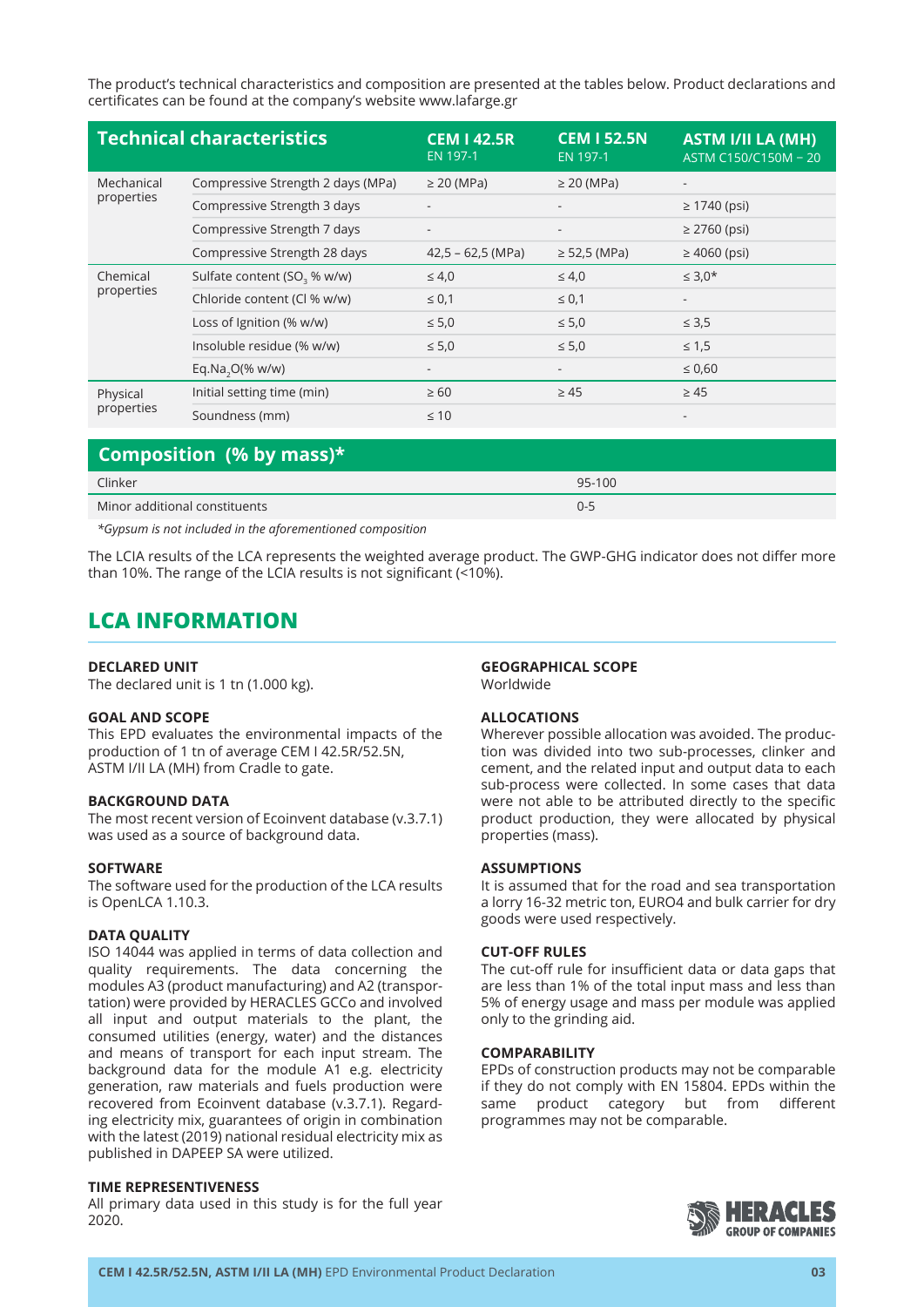# **SYSTEM BOUNDARY**

The scope of this study is "Gradle to gate" covering the product stage (modules A1-A3), since the product fulfills the three conditions required by EN 15804:2012+A2:2019, about the exclusion of modules C1-C4 and D.



### **A1: Raw Material Supply**

Production starts with raw materials supply. This stage includes the mining and processing of raw materials, the extraction and processing of fuels and the recycling of secondary materials.

#### **A2: Transportation of raw materials to manufacturer**

Transport concerns the delivery of raw materials from the supplier to the gate of the manufacturing plant. Raw materials are transported by truck, vessels and conveyor belts from nearby quarries.

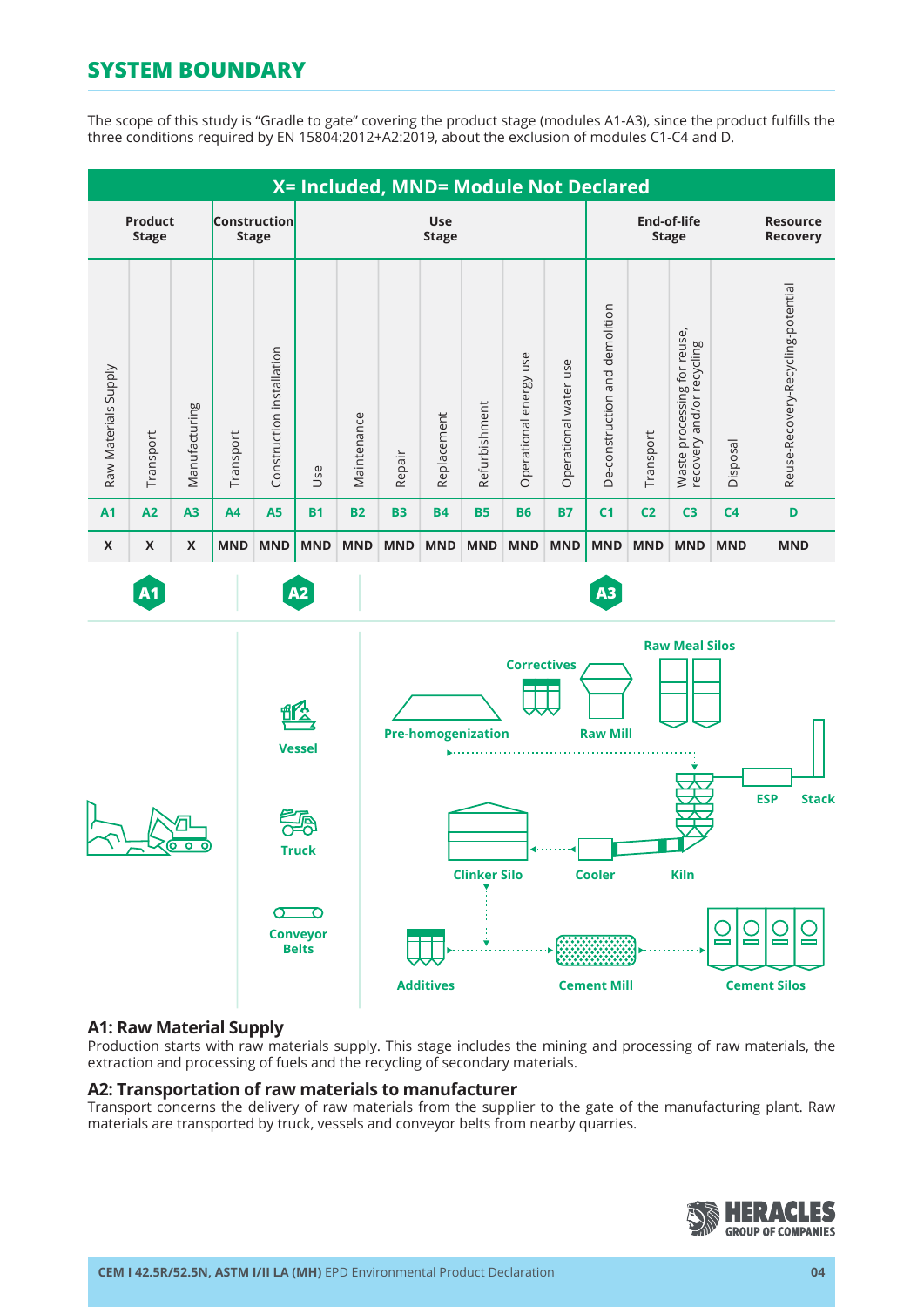## **A3: Manufacturing**

The cement manufacturing starts with the formation of a raw materials homogeneous stockpile that has the right proportion of calcium oxide, alumina, silica and iron oxide. This stockpile is called pre-blending and contains mainly limestone and clay with additional materials in smaller proportions like fluoride, bauxite and hornstone. The stockpile is reclaimed, regularly analyzed and adjusted by correctives addition to fulfill the raw mix design requirements in terms of chemistry. Then, it is fed to the raw mill for grinding where a fine powder, called raw meal, is produced. The raw meal is stored into silos where further homogenization takes place and then fed to the rotary kiln for sintering where the temperature rises at around 1450°C by fuels burning and clinkerization reactions take place. At the end of the kiln, the sintered material is rapidly cooled and clinker is formed. Finally, cement is produced in the cement mills where clinker is ground with gypsum and certain natural or artificial materials and then stored into silos.

## **ENVIRONMENTAL PERFORMANCE INDICATORS**

| <b>ENVIRONMENTAL IMPACTS</b> | per 1 ton average CEM I 42.5R/I 52.5N, ASTM I/II LA (MH) | <b>Unit</b>              | $A1-A3$    |
|------------------------------|----------------------------------------------------------|--------------------------|------------|
| <b>GWP-total</b>             | <b>Global warming potential - total</b>                  | kg CO <sub>2</sub> eq    | 8,08E+02   |
| <b>GWP-fossil</b>            | <b>Global warming potential - fossil</b>                 | kg CO <sub>2</sub> eq    | 8,08E+02   |
| <b>GWP-biogenic</b>          | <b>Global warming potential - biogenic</b>               | kg CO <sub>2</sub> eq    | 1,22E-01   |
| <b>GWP-luluc</b>             | <b>Global warming potential - luluc</b>                  | kg CO <sub>2</sub> eq    | 5,64E-02   |
| GWP-GHG <sup>1</sup>         | <b>Global warming potential - GHG</b>                    | kg CO <sub>2</sub> eq    | 8,03E+02   |
| <b>ODP</b>                   | <b>Ozone Depletion Potential</b>                         | kg CFC-11 eq             | 2,65E-05   |
| <b>AP</b>                    | <b>Acidification Potential</b>                           | mol H <sup>+</sup> eq    | $1,67E+00$ |
| <b>EP-freshwater</b>         | <b>Eutrophication potential - freshwater</b>             | $kg PO4$ <sup>3</sup> eq | 3,42E-01   |
| EP-freshwater <sup>2</sup>   | <b>Eutrophication potential - freshwater</b>             | kg P eq                  | 1,12E-01   |
| <b>EP-marine</b>             | <b>Eutrophication potential - marine</b>                 | kg N eq                  | 5,23E-01   |
| <b>EP-terrestrial</b>        | <b>Eutrophication potential - terrestrial</b>            | mol N eq                 | 5,66E+00   |
| <b>POCP</b>                  | <b>Photochemical oxidant formation Potential</b>         | kg NMVOC eq              | 1,39E+00   |
| ADPe <sup>3</sup>            | Abiotic depletion potential - Elements                   | kg Sb eq                 | 1,55E-04   |
| ADPF <sup>3</sup>            | Abiotic depletion potential - Fossil resources           | MI                       | $3,22E+03$ |
| WDP <sup>3</sup>             | <b>Water scarcity potential</b>                          | $m3$ eq                  | 2,67E+01   |

*1 This indicator includes all greenhouse gases included in GWP-total but excludes biogenic carbon dioxide emissions and uptake and biogenic carbon stored in the product with characterization factors (CFs) based on IPCC (2013).* 

<sup>2</sup> Eutrophication aquatic freshwater shall be given in both kg PO $_4^{\text{-3}}$  eq and kg P eq.

*3 The results of this environmental impact indicator shall be used with care as the uncertainties on these results are high or as there is limited experience with the indicator.*

| <b>RESOURCE USE</b><br>per 1 ton average CEM I 42.5R/I 52.5N, ASTM I/II LA (MH)<br>$A1-A3$<br>Unit |                                                                                                               |                |            |
|----------------------------------------------------------------------------------------------------|---------------------------------------------------------------------------------------------------------------|----------------|------------|
| <b>PERE</b>                                                                                        | Use of renewable primary energy excluding renewable primary<br>energy resources used as raw materials         | MI             | $3,13E+02$ |
| <b>PERM</b>                                                                                        | Use of renewable primary energy resources used as raw materials                                               | MI             | $\Omega$   |
| <b>PERT</b>                                                                                        | Total use of renewable primary energy resources                                                               | MI             | $3,13E+02$ |
| <b>PENRE</b>                                                                                       | Use of non-renewable primary energy excluding non-renewable<br>primary energy resources used as raw materials | MI             | $3,44E+03$ |
| <b>PENRM</b>                                                                                       | Use of non-renewable primary energy resources used as raw materials                                           | MI             | $\Omega$   |
| <b>PENRT</b>                                                                                       | Total use of non-renewable primary energy resources                                                           | MI             | 3,44E+03   |
| <b>SM</b>                                                                                          | Use of secondary material                                                                                     | kg             | 3,75E+01   |
| <b>RSF</b>                                                                                         | Use of renewable secondary fuels                                                                              | MI             | 4,15E+02   |
| <b>NRSF</b>                                                                                        | Use of non-renewable secondary fuels                                                                          | MI             | 1,12E+02   |
| <b>FW</b>                                                                                          | Use of net fresh water                                                                                        | m <sup>3</sup> | 6,40E-02   |

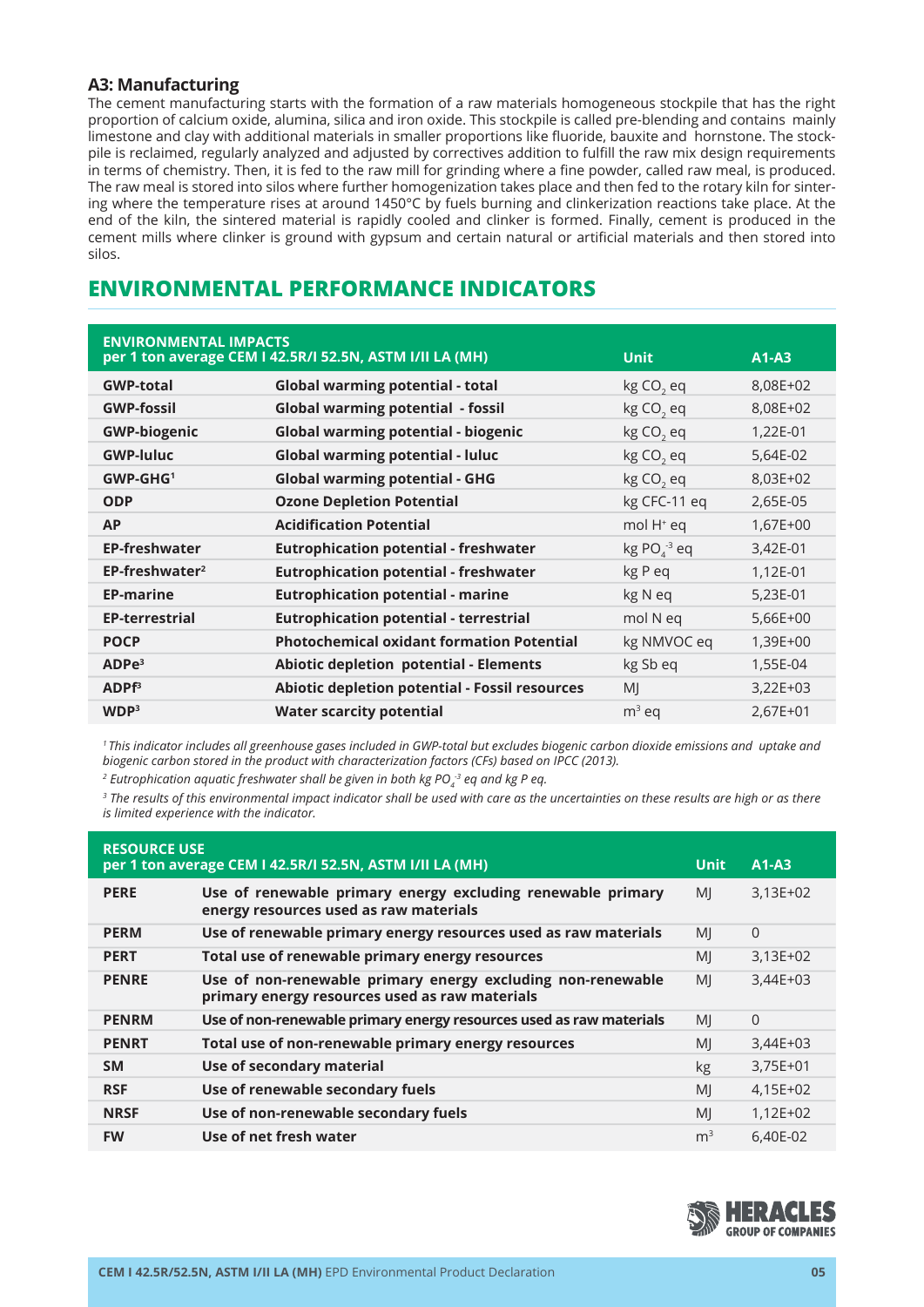| <b>OUTPUT FLOWS AND WASTE CATEGORIES</b><br>per 1 ton CEM I 42.5R/52.5N, ASTM I/II LA (MH)<br><b>Unit</b><br>$A1-A3$ |                                      |    |            |
|----------------------------------------------------------------------------------------------------------------------|--------------------------------------|----|------------|
| <b>HWD</b>                                                                                                           | Hazardous waste disposed             | kg | 1,08E-03   |
| <b>NHWD</b>                                                                                                          | Non-hazardous waste disposed         | kg | 5,38E+00   |
| <b>RWD</b>                                                                                                           | <b>Radioactive waste disposed</b>    | kg | 1,29E-02   |
| <b>CRU</b>                                                                                                           | <b>Components for re-use</b>         | kg | 3,04E-02   |
| <b>MFR</b>                                                                                                           | <b>Materials for recycling</b>       | kg | $1,22E+00$ |
| <b>MER</b>                                                                                                           | <b>Materials for energy recovery</b> | kg | $\Omega$   |
| EE                                                                                                                   | <b>Exported energy</b>               | MI | 0          |

## **ADDITIONAL INFORMATION**

HERACLES GCCo hereby declares that all cement products are in compliance with the REACH Regulation (EC) No 1907/2006, concerning the Registration, Evaluation, Authorization and Restriction of Chemicals. Cement does not contain any Substances of Very High Concern (SVHC) currently on the candidate list. REACH SVHC list is not static and is updated frequently thus the company will continue to evaluate, research and review to fulfil the demands of the regulation. More information about cement safety handling is available at the Safety Data Sheet (SDS) published at the company's website www.lafarge.gr

The EPD does not give information on release of dangerous substances to soil, water and indoor air because the horizontal standards on measurement of release of regulated dangerous substances from construction products using harmonised test methods according to the provisions of the respective technical committees for European product standards are not available.

## **REFERENCES**

- • **GPI v.3.01:2019-09-18** General Programme Instructions of the International EPD® System
- **PCR 2019:14 v.1.11** Product Category rules | Construction products | The International EPD® System
- **EN 15804:2012+A2:2019** Sustainability of construction works Environmental Product Declarations Core rules for the product category of construction products
- **c-PCR-001** Cement and building lime (EN 16908:2017) | The International EPD® System
- • **EN 16908:2017** Cement and building lime Environmental product declarations Product category rules complementary to EN 15804
- • **EN 413-1:2011** Part 1 Composition, specifications and conformity criteria for common cements
- • **ASTM C150/C150M:**2020 Standard Specification for Portland Cement
- • **ISO 14020:2000** Environmental labels and declarations General principles
- • **ISO 14025:2006** Environmental labels and declarations Type III environmental declarations Principles and procedures
- **ISO 14040:2006** Environmental management Life Cycle Assessment Principles and framework
- • **ISO 14044:2006** Environmental management Life Cycle Assessment Requirements and guidelines
- • **Ecoinvent Centre**| www.Eco-invent.org
- **DAPEEP SA:** Renewable Energy Sources Operator & Guarantees of Origin | Greece | www.dapeep.gr

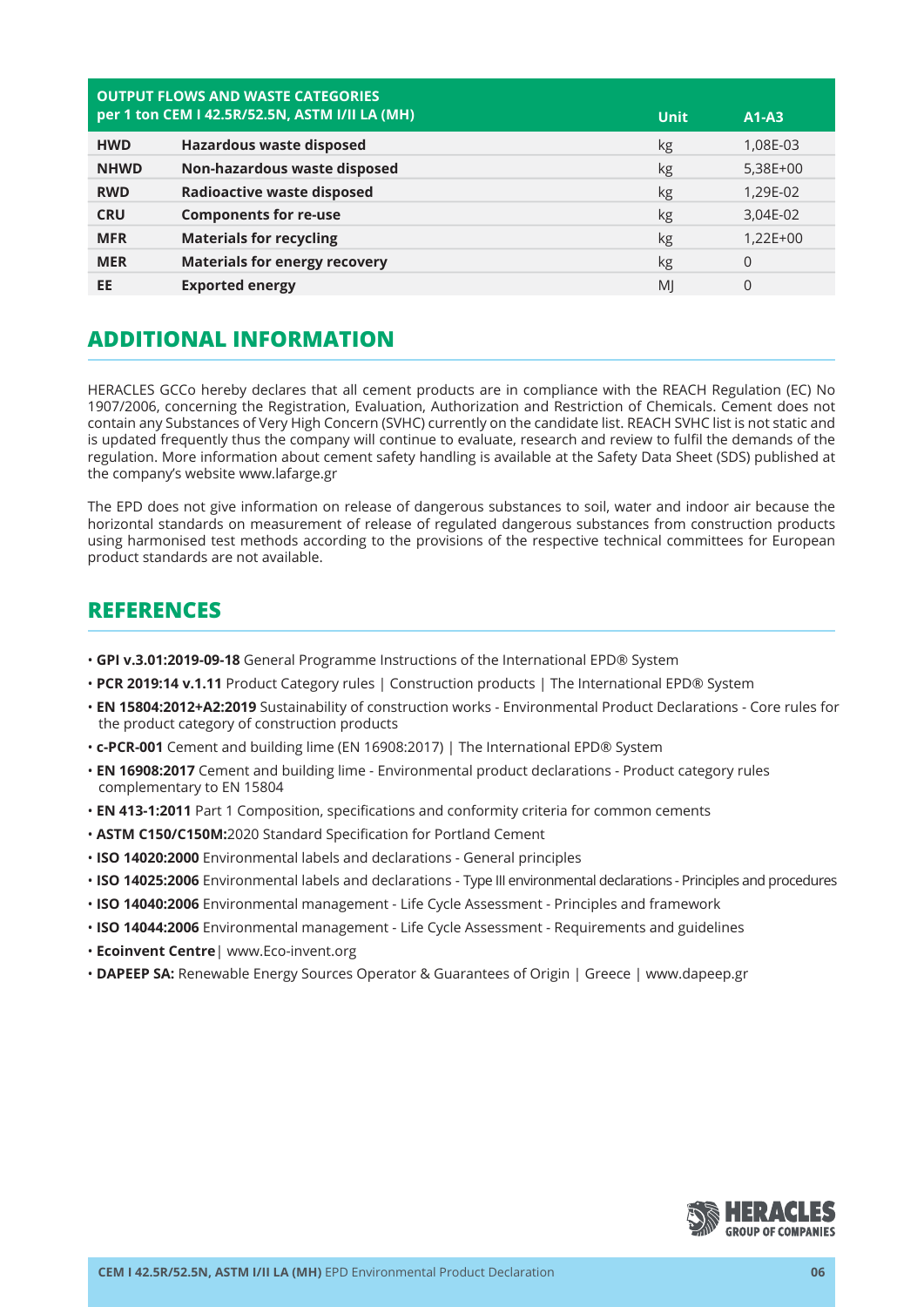## **CONTACT INFORMATION**

| <b>EPD owner</b>   | <b>HERACLES</b>                                          | 32 D.Solomou Str., 14123 Lykovrissi, Greece<br>email: info.heracles@lafargeholcim.com<br>www.lafarge.gr |
|--------------------|----------------------------------------------------------|---------------------------------------------------------------------------------------------------------|
| <b>LCA author</b>  | <b>ENVIROMETRICS</b><br>Business Consultants & Engineers | 20 Karea str., 11636, Athens, Greece<br>email: info@envirometrics.gr<br>www.envirometrics.gr            |
| Programme operator | <b>EPD</b> ®<br>THE INTERNATIONAL EPD® SYSTEM            | Valhallavägen 81, 114 27 Stockholm, Sweden<br>email: info@environdec.com<br>www.environdec.com          |
| <b>Verifier</b>    | <b>EURO<br/>CERT</b>                                     | Chlois 89, Athina 144 52, Greece<br>email: info@eurocert.gr<br>www.eurocert.gr                          |

# **PROGRAMME-RELATED INFORMATION**

Product group classification: UN CPC 3744

The CEN standard EN 15804 serves as the core Product Category Rules

PCR 2019:14 Construction products (EN 15804:A2); Version 1.11; 2021-02-05 c-PCR-001 Cement and Building Lime (EN 16908:2017) 2010-12-20

PCR review was conducted by The Technical Committee of the International EPD® System.

Independent third-party verification of the declaration and data in accordance with ISO 14025:2006 EPD process certification EPD verification

Procedure for follow-up during EPD validity involves third party verifier **⊠Yes** □No

**The EPD owner has the sole ownership, liability and responsibility of the EPD.**